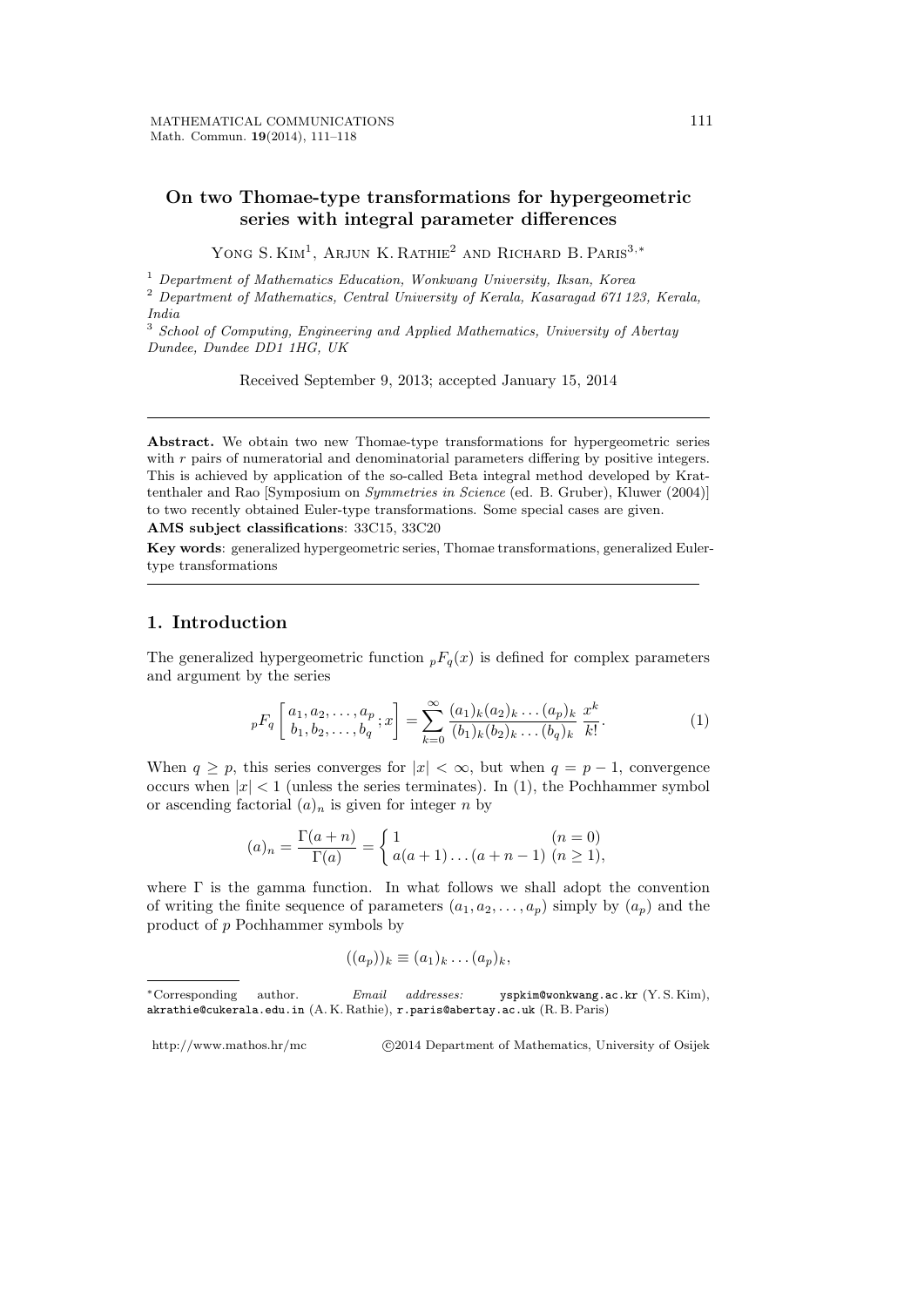where an empty product  $p = 0$  is interpreted as unity.

Recent work has been carried out on the extension of various summations theorems, such as those of Gauss, Kummer, Bailey and Watson [1, 6, 7], and also of Euler-type transformations to higher-order hypergeometric functions with *r* pairs of numeratorial and denominatorial parameters differing by positive integers [3, 4]. Our interest in this note is concerned with obtaining similar extensions of the two-term Thomae transformation [8, p. 52]

$$
{}_3F_2\left[\begin{array}{cc} a, b, c \\ d, e \end{array}; 1\right] = \frac{\Gamma(d)\Gamma(e)\Gamma(\sigma)}{\Gamma(a)\Gamma(b+\sigma)\Gamma(c+\sigma)} \, {}_3F_2\left[\begin{array}{cc} c-a, d-a, \sigma \\ b+\sigma, c+\sigma \end{array}; 1\right]
$$

for  $\Re(\sigma) > 0$ ,  $\Re(a) > 0$ , where  $\sigma = e + d - a - b - c$  is the parametric excess. Many other results of the above type, including three-term Thomae transformations, are given in [8, pp. 116-121]; see also [9].

The so-called Beta integral method introduced by Krathenthaler and Rao [2] generates new identities for hypergeometric series for some fixed value of the argument (usually 1) from known identities for hypergeometric series with a smaller number of parameters involving the argument *x*, 1*−x* or a combination of their powers. The basic idea of this method is to multiply the known hypergeometric identity by the factor  $x^{d-1}(1-x)^{e-d-1}$ , where *e* and *d* are suitable parameters, integrate term by term over [0*,* 1] making use of the beta integral representation

$$
\int_0^1 t^{a-1} (1-t)^{b-1} dt = \frac{\Gamma(a)\Gamma(b)}{\Gamma(a+b)} \qquad (\Re(a) > 0, \ \Re(b) > 0) \qquad (2)
$$

and finally to rewrite the result in terms of a new hypergeometric series. We apply this method to two Euler-type transformations obtained recently in [3, 4] to derive two two-term Thomae-type transformations for hypergeometric functions with *r* pairs of numeratorial and denominatorial parameters differing by positive integers.

## **2. Extended Thomae-type transformations**

Our starting point is the following Euler-type transformations for hypergeometric functions with *r* pairs of numeratorial and denominatorial parameters differing by positive integers (*mr*).

**Theorem 1.** Let  $(m_r)$  be a sequence of positive integers with  $m := m_1 + \cdots + m_r$ . *Then we have the two Euler-type transformations [3, 4] for*  $|\arg(1-x)| < \pi$ 

$$
{}_{r+2}F_{r+1}\left[\begin{array}{c}a,b,(f_r+m_r)\\c, (f_r)\end{array};x\right]
$$
  
=  $(1-x)^{-a}{}_{m+2}F_{m+1}\left[\begin{array}{c}a,c-b-m,(\xi_m+1)\\c, (\xi_m)\end{array};\frac{x}{x-1}\right]$  (3)

*provided*  $b \neq f_j$  (1 ≤ *j* ≤ *r*)*,* (*c* − *b* − *m*)*m*  $\neq$  0 *and* 

$$
{}_{r+2}F_{r+1}\begin{bmatrix} a,b, (f_r + m_r) \\ c, (f_r) \end{bmatrix}
$$
  
=  $(1-x)^{c-a-b-m} {}_{m+2}F_{m+1}\begin{bmatrix} c-a-m, c-b-m, (\eta_m+1) \\ c, ( \eta_m) \end{bmatrix}$  (4)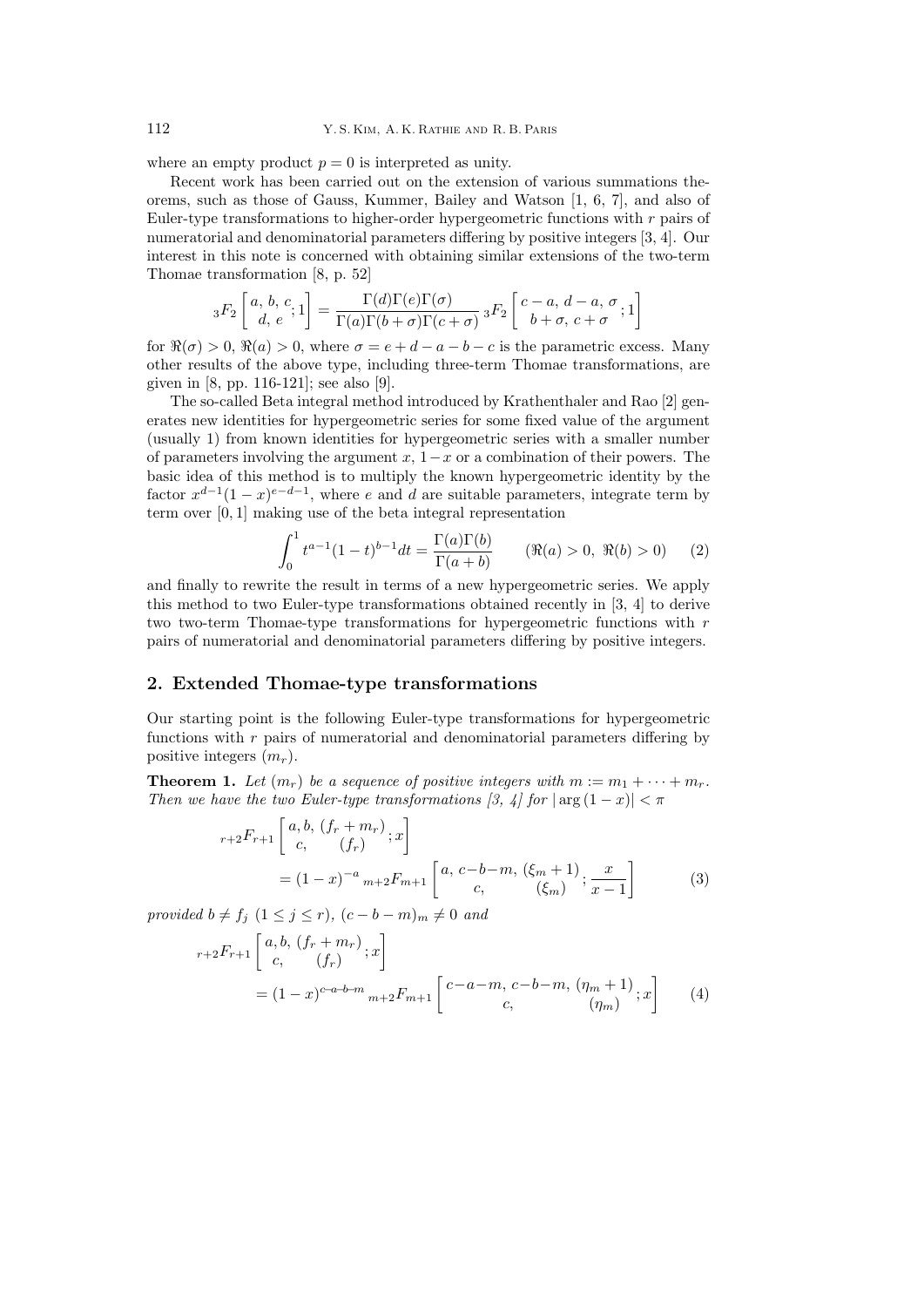provided  $(c-a-m)<sub>m</sub> \neq 0$ ,  $(c-b-m)<sub>m</sub> \neq 0$ . The  $(\xi_m)$  and  $(\eta_m)$  are respectively *the nonvanishing zeros of the associated parametric polynomials*  $Q_m(t)$  and  $\hat{Q}_m(t)$ *defined below.*

The parametric polynomials  $Q_m(t)$  and  $\hat{Q}_m(t)$ , both of degree  $m = m_1 + \cdots + m_r$ , are given by

$$
Q_m(t) = \frac{1}{(\lambda)_m} \sum_{k=0}^m (b)_k C_{k,r}(t)_k (\lambda - t)_{m-k},
$$
\n(5)

where  $\lambda := b - a - m$ , and

$$
\hat{Q}_m(t) = \sum_{k=0}^m \frac{(-1)^k C_{k,r}(a)_k(b)_k(t)_k}{(c-a-m)_k(c-b-m)_k} G_{m,k}(t),\tag{6}
$$

where

$$
G_{m,k}(t) := {}_3F_2 \left[ \begin{matrix} -m+k, t+k, c-a-b-m \\ c-a-m+k, c-b-m+k \end{matrix}; 1 \right].
$$

The coefficients  $C_{k,r}$  are defined for  $0 \leq k \leq m$  by

$$
C_{k,r} = \frac{1}{\Lambda} \sum_{j=k}^{m} \sigma_j \mathbf{S}_j^{(k)}, \qquad \Lambda = (f_1)_{m_1} \dots (f_r)_{m_r},\tag{7}
$$

with  $C_{0,r} = 1, C_{m,r} = 1/\Lambda$ . The  $S_j^{(k)}$  denote the Stirling numbers of the second kind and the  $\sigma_j$  ( $0 \leq j \leq m$ ) are generated by the relation

$$
(f_1 + x)_{m_1} \cdots (f_r + x)_{m_r} = \sum_{j=0}^{m} \sigma_j x^j.
$$
 (8)

For  $0 \leq k \leq m$ , the function  $G_{m,k}(t)$  is a polynomial in *t* of degree  $m - k$  and both  $Q_m(t)$  and  $\hat{Q}_m(t)$  are normalized so that  $Q_m(0) = \hat{Q}_m(0) = 1$ .

**Remark 1.** In [5], an alternative representation for the coefficients  $C_{k,r}$  is given as *the terminating hypergeometric series of unit argument*

$$
C_{k,r} = \frac{(-1)^k}{k!} r_{+1} F_r \left[ \begin{array}{c} -k, (f_r + m_r) \\ (f_r) \end{array}; 1 \right].
$$

*When*  $r = 1$ *, with*  $f_1 = f$ *,*  $m_1 = m$ *, Vandermonde's summation theorem [8, p. 243] can be used to show that*

$$
C_{k,1} = \binom{m}{k} \frac{1}{(f)_k}.\tag{9}
$$

We first apply the Beta integral method [2] to the result in (4) to obtain a new hypergeometric identity. Multiplying both sides by  $x^{d-1}(1-x)^{e-d-1}$ , where *e*, *d* are arbitrary parameters satisfying  $\Re(e - d) > 0$ ,  $\Re(d) > 0$ , we integrate over the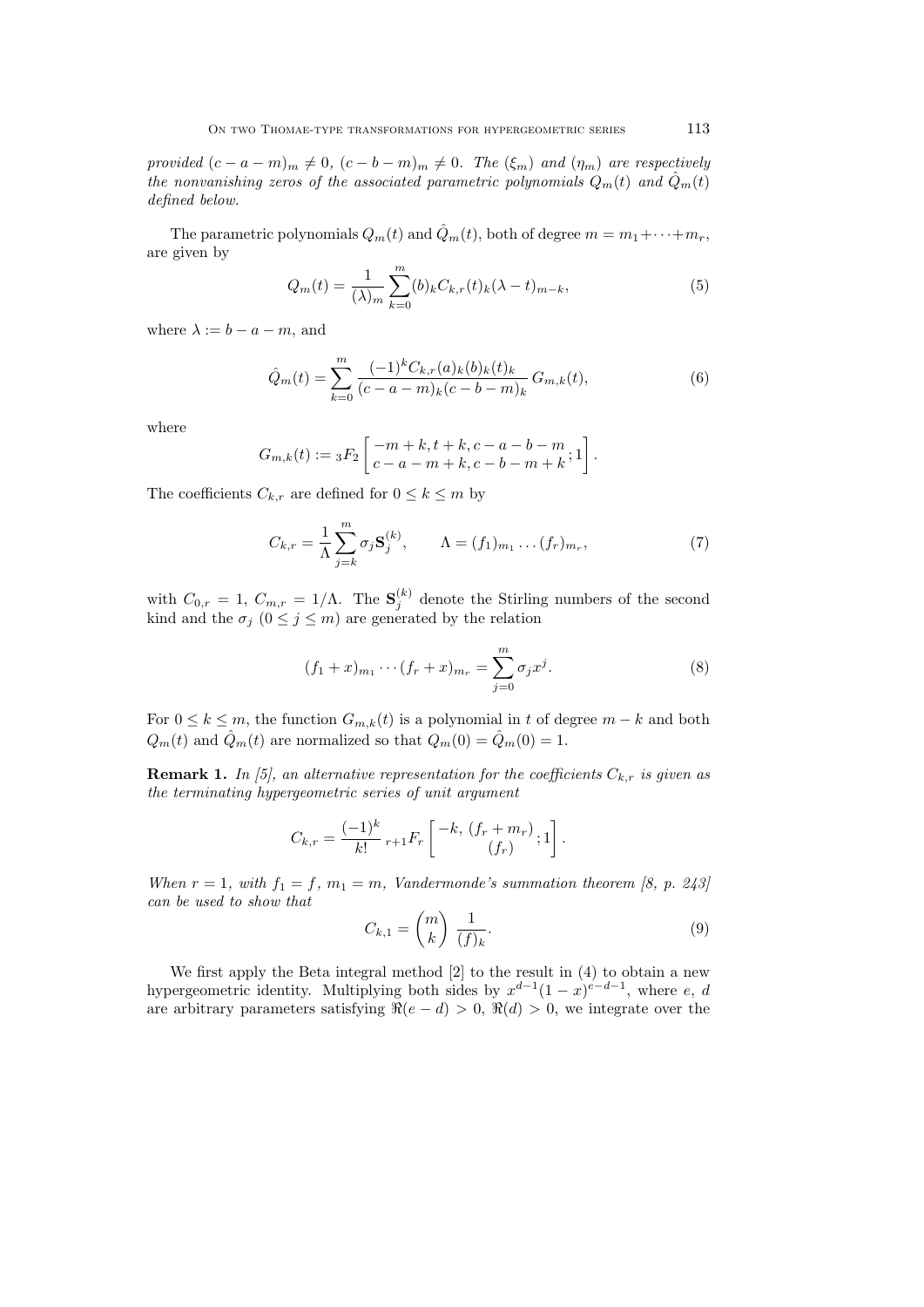interval [0*,* 1]. The left-hand side yields

$$
\int_{0}^{1} x^{d-1} (1-x)^{e-d-1} r + 2F_{r+1} \left[ \begin{array}{c} a, b, (f_{r} + m_{r}) \\ c, (f_{r}) \end{array} ; x \right] dx
$$
  
\n
$$
= \sum_{k=0}^{\infty} \frac{(a)_{k}(b)_{k}}{(c)_{k} k!} \frac{((f_{r} + m_{r}))_{k}}{((f_{r}))_{k}} \int_{0}^{1} x^{d+k-1} (1-x)^{e-d-1} dx
$$
  
\n
$$
= \sum_{k=0}^{\infty} \frac{(a)_{k}(b)_{k}}{(c)_{k} k!} \frac{((f_{r} + m_{r}))_{k}}{((f_{r}))_{k}} \frac{\Gamma(d+k)\Gamma(e-d)}{\Gamma(e+k)}
$$
  
\n
$$
= \frac{\Gamma(d)\Gamma(e-d)}{\Gamma(e)} r + 3F_{r+2} \left[ \begin{array}{c} a, b, d, (f_{r} + m_{r}) \\ c, e, (f_{r}) \end{array} ; 1 \right], \qquad (10)
$$

upon evaluation of the integral by (2) and use of the definition (1) when it is supposed that  $\Re(s) > 0$ , where *s* is the parametric excess given by

$$
s := c + e - a - b - d - m. \tag{11}
$$

Proceeding in a similar manner with the right-hand side of (4), we obtain

$$
\int_{0}^{1} x^{d-1} (1-x)^{s-1} {}_{m+2}F_{m+1} \left[ \begin{array}{c} c-a-m, c-b-m, (\eta_{m}+1) \\ c, \end{array} \right] dx
$$
  
= 
$$
\sum_{k=0}^{\infty} \frac{(c-a-m)_{k}(c-b-m)_{k}}{(c)_{k} k!} \frac{((\eta_{m}+1))_{k}}{((\eta_{m}))_{k}} \int_{0}^{1} x^{d+k-1} (1-x)^{s-1} dx
$$
  
= 
$$
\frac{\Gamma(d)\Gamma(s)}{\Gamma(c+e-a-b-m)} \frac{m+3}{}_{m+2} \left[ \begin{array}{c} c-a-m, c-b-m, d, (\eta_{m}+1) \\ c, c+e-a-b-m, \end{array} \right] (12)
$$

Then by (10) and (12) we obtain the two-term Thomae-type hypergeometric identity given in the following theorem, where the restriction  $\Re(d) > 0$  can be removed by appeal to analytic continuation:

**Theorem 2.** Let  $(m_r)$  be a sequence of positive integers with  $m := m_1 + \cdots + m_r$ . *Then*

$$
r+3F_{r+2}\begin{bmatrix}a, b, d, (f_r + m_r), 1\\c, e, (f_r)\end{bmatrix}
$$
  
= 
$$
\frac{\Gamma(e)\Gamma(s)}{\Gamma(e-d)\Gamma(s+d)} m+3F_{m+2}\begin{bmatrix}c-a-m, c-b-m, d, (\eta_m+1), 1\\c, s+d, ( \eta_m)\end{bmatrix}
$$
 (13)

provided  $(c - a - m)_m \neq 0$ ,  $(c - b - m)_m \neq 0$ ,  $\Re(e - d) > 0$  and  $\Re(s) > 0$ , where s *is defined by (11).*

The same procedure can be applied to (3) when the parameter  $a = -n$  (to ensure convergence of the resulting integral at  $x = 1$ ), where *n* is a non-negative integer, to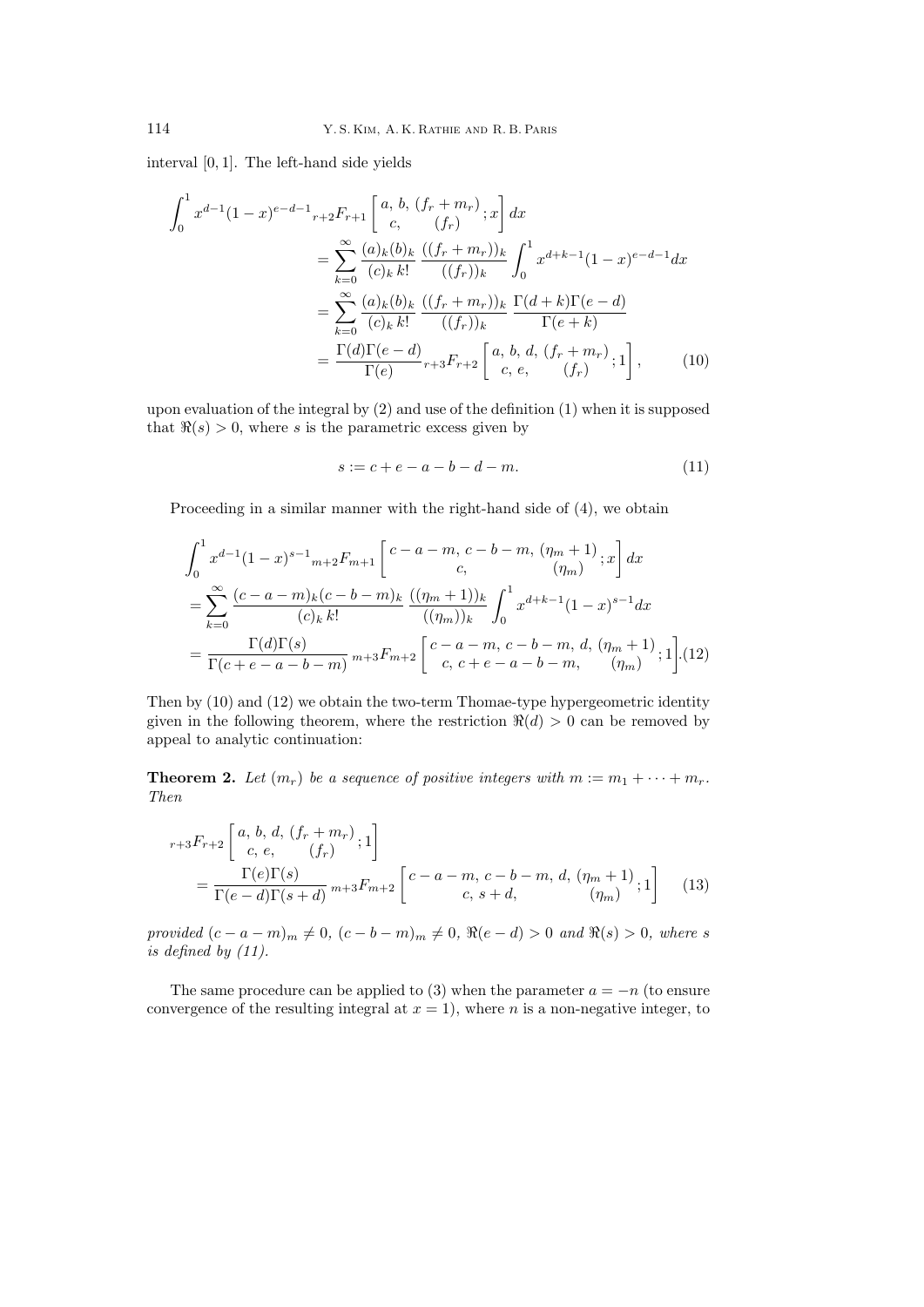yield the right-hand side of (3) given by

$$
\int_{0}^{1} x^{d-1} (1-x)^{e-d+n-1} m+2F_{m+1} \left[ \begin{array}{cc} -n, c-b-m, (\xi_{m}+1) \\ c, & (\xi_{m}) \end{array} ; \frac{x}{x-1} \right] dx
$$
  
\n
$$
= \sum_{k=0}^{n} \frac{(-1)^{k} (-n)_{k} (c-b-m)_{k}}{(c)_{k} k!} \frac{((\xi_{m}+1))_{k}}{((\xi_{m}))_{k}} \int_{0}^{1} x^{d+k-1} (1-x)^{e-d+n-k-1} dx
$$
  
\n
$$
= \frac{\Gamma(d)\Gamma(e-d+n)}{\Gamma(e+n)} \sum_{k=0}^{n} \frac{(-n)_{k} (c-b-m)_{k} (d)_{k}}{(c)_{k} (1-e+d-n)_{k} k!} \frac{((\xi_{m}+1))_{k}}{((\xi_{m}))_{k}}
$$
  
\n
$$
= \frac{\Gamma(d)\Gamma(e-d+n)}{\Gamma(e+n)} m+3F_{m+2} \left[ \begin{array}{cc} -n, c-b-m, d, (\xi_{m}+1) \\ c, 1-e+a+d, & (\xi_{m}) \end{array} ; 1 \right]
$$
(14)

provided  $\Re(e - d) > 0$ ,  $\Re(d) > 0$ . From (10) and (14), and appeal to analytic continuation to remove the restriction  $\Re(d) > 0$ , we then obtain the finite Thomaetype transformation

**Theorem 3.** Let  $(m_r)$  be a sequence of positive integers with  $m := m_1 + \cdots + m_r$ . *Then, for non-negative integer n*

$$
{}_{r+3}F_{r+2}\left[\begin{array}{c} -n, b, d, (f_r + m_r) \\ c, e, (f_r) \end{array}; 1\right]
$$
  
= 
$$
\frac{(e - d)_n}{(e)_n} {}_{m+3}F_{m+2}\left[\begin{array}{c} -n, c - b - m, d, (\xi_m + 1) \\ c, 1 - e + d - n, (\xi_m) \end{array}; 1\right]
$$
(15)

provided  $b \neq f_j$   $(1 \leq j \leq r)$ ,  $(c - b - m)_m \neq 0$  and  $\Re(e - d) > 0$ .

# **3. Examples**

When  $r = 0$  (with  $m = 0$ ), from (13) and (15) we recover the known results [9]

$$
{}_3F_2\left[ \begin{array}{c} a, b, d, \\ c, e, \end{array}; 1 \right] = \frac{\Gamma(e)\Gamma(c + e - a - b - d)}{\Gamma(e - d)\Gamma(c + e - a - b)} {}_3F_2\left[ \begin{array}{c} c - a, c - b, d \\ c, c + e - a - b \end{array}; 1 \right]
$$

for  $\Re(e - d) > 0$ ,  $\Re(e + c - a - b - d) > 0$  and

$$
{}_3F_2\left[ \begin{array}{c} -n, b, d, \\ c, e, \end{array}; 1 \right] = \frac{(e - d)_n}{(e)_n} {}_3F_2\left[ \begin{array}{c} -n, c - b, d, \\ c, 1 - e + d - n, \end{array}; 1 \right]
$$

for  $\Re(e - d) > 0$  with *n* a non-negative integer.

In the particular case  $r = 1$ ,  $m_1 = m = 1$ ,  $f_1 = f$ , we have the parametric polynomial from (5)

$$
Q_1(t) = 1 + \frac{(b - f)t}{(c - b - 1)f}
$$

with the nonvanishing zero  $\xi_1 = \xi$  (provided  $b \neq f$ ,  $c - b - 1 \neq 0$ ) given by

$$
\xi = \frac{(c-b-1)f}{f-b},\tag{16}
$$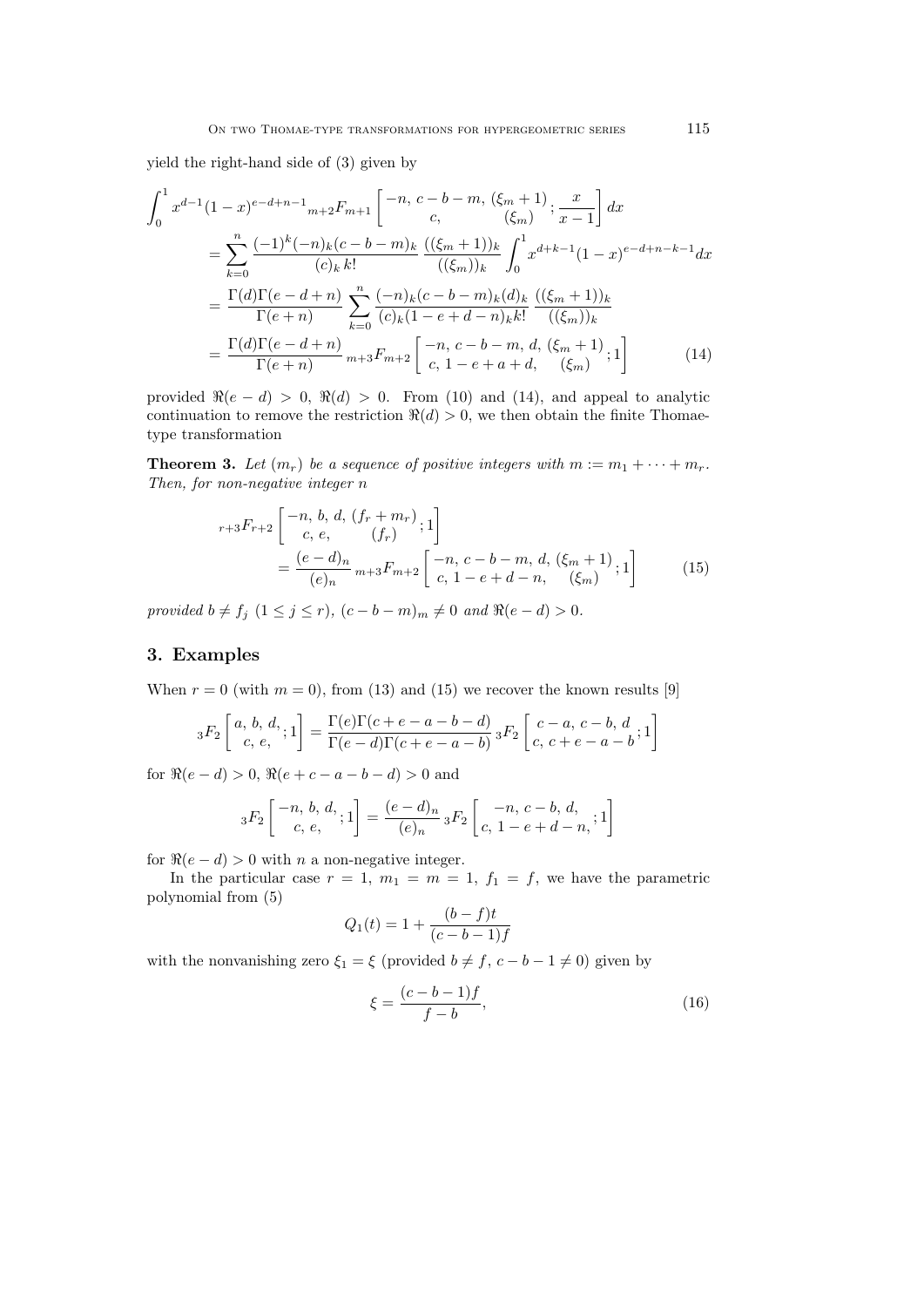and from (6)

$$
\hat{Q}_1(t) = 1 - \frac{\{(c-a-b-1)f + ab\}t}{(c-a-1)(c-b-1)f}
$$

with the nonvanishing zero  $\eta_1 = \eta$  (provided  $c - a - 1 \neq 0$ ,  $c - b - 1 \neq 0$ ) given by

$$
\eta = \frac{(c-a-1)(c-b-1)f}{ab + (c-a-b-1)f}.
$$
\n(17)

Then from (13) and (15) we have the transformations

$$
{}_4F_3\left[\begin{array}{c} a, b, d, f+1 \\ c, e, \end{array} ; 1\right] = \frac{\Gamma(e)\Gamma(s)}{\Gamma(e-d)\Gamma(s+d)} \, {}_4F_3\left[\begin{array}{c} c-a-1, c-b-1, d, \eta+1 \\ c, s+d, \end{array} ; 1\right]
$$

provided  $c - a - 1 \neq 0$ ,  $c - b - 1 \neq 0$ ,  $\Re(e - d) > 0$  and  $\Re(s) > 0$ , where *s* is defined by (11) with  $m = 1$ , and

$$
{}_4F_3\left[\begin{array}{c} -n, b, d, f+1 \\ c, e, \end{array}; 1\right] = \frac{(e-d)_n}{(e)_n} {}_4F_3\left[\begin{array}{c} -n, c-b-1, d, \xi+1 \\ c, 1-e+d-n, \xi \end{array}; 1\right]
$$

for non-negative integer *n* and  $\Re(e - d) > 0$ .

In the case  $r = 1$ ,  $m_1 = 2$ ,  $f_1 = f$ , we have  $C_{0,r} = 1$ ,  $C_{1,r} = 2/f$  and  $C_{2,r} =$  $1/(f)_2$  by (9). From (5) and (6) we obtain after a little algebra the quadratic parametric polynomials  $Q_2(t)$  (with zeros  $\xi_1$  and  $\xi_2$ ) and  $\hat{Q}_2(t)$  (with zeros  $\eta_1$  and  $\eta_2$ ) given by

$$
Q_2(t) = 1 - \frac{2(f - b)t}{(c - b - 2)f} + \frac{(f - b)2(t + 1)}{(c - b - 2)2(f)_2}
$$

and

$$
\hat{Q}_2(t) = 1 - \frac{2Bt}{(c-a-2)(c-b-2)} + \frac{Ct(1+t)}{(c-a-2)(c-b-2)(c-b-2)}
$$

where

$$
B := \sigma' + \frac{ab}{f}, \qquad C := \sigma'(\sigma' + 1) + \frac{2ab\sigma'}{f} + \frac{(a)_2(b)_2}{(f)_2}, \qquad \sigma' := c - a - b - 2.
$$

For example, if  $a = \frac{1}{4}$ ,  $b = \frac{5}{2}$ ,  $c = \frac{3}{2}$  and  $f = \frac{1}{2}$  we have

$$
Q_2(t) = 1 - \frac{8}{3}t + \frac{4}{9}t(1+t),
$$
  $\hat{Q}_2(t) = 1 + \frac{16}{9}t - \frac{68}{27}t(1+t),$ 

whence  $\xi_1 = \frac{1}{2}$ ,  $\xi_2 = \frac{9}{2}$  and  $\eta_1 = \frac{1}{2}$ ,  $\eta_2 = -\frac{27}{34}$ . The transformations in (13) and (15) then yield

$$
{}_{4}F_{3}\left[\begin{array}{cc} \frac{1}{4}, \frac{5}{2}, d, \frac{5}{2} \\ \frac{3}{2}, e, \frac{1}{2} \end{array}; 1\right] = \frac{\Gamma(e)\Gamma(e - d - \frac{13}{4})}{\Gamma(e - d)\Gamma(e - \frac{13}{4})} {}_{4}F_{3}\left[\begin{array}{cc} -\frac{3}{4}, -3, d, \frac{7}{34} \\ e - \frac{13}{4}, \frac{1}{2}, -\frac{27}{34} \end{array}; 1\right] \tag{18}
$$

provided  $\Re(e - d) > \frac{13}{4}$ , and

$$
{}_4F_3\left[\begin{array}{c} -n, \frac{5}{2}, d, \frac{5}{2} \\ \frac{3}{2}, e, \frac{1}{2} \end{array}; 1\right] = \frac{(e-d)_n}{(e)_n} {}_4F_3\left[\begin{array}{c} -n, -3, d, \frac{11}{2} \\ 1 - e + d - n, \frac{1}{2}, \frac{9}{2} \end{array}; 1\right] \tag{19}
$$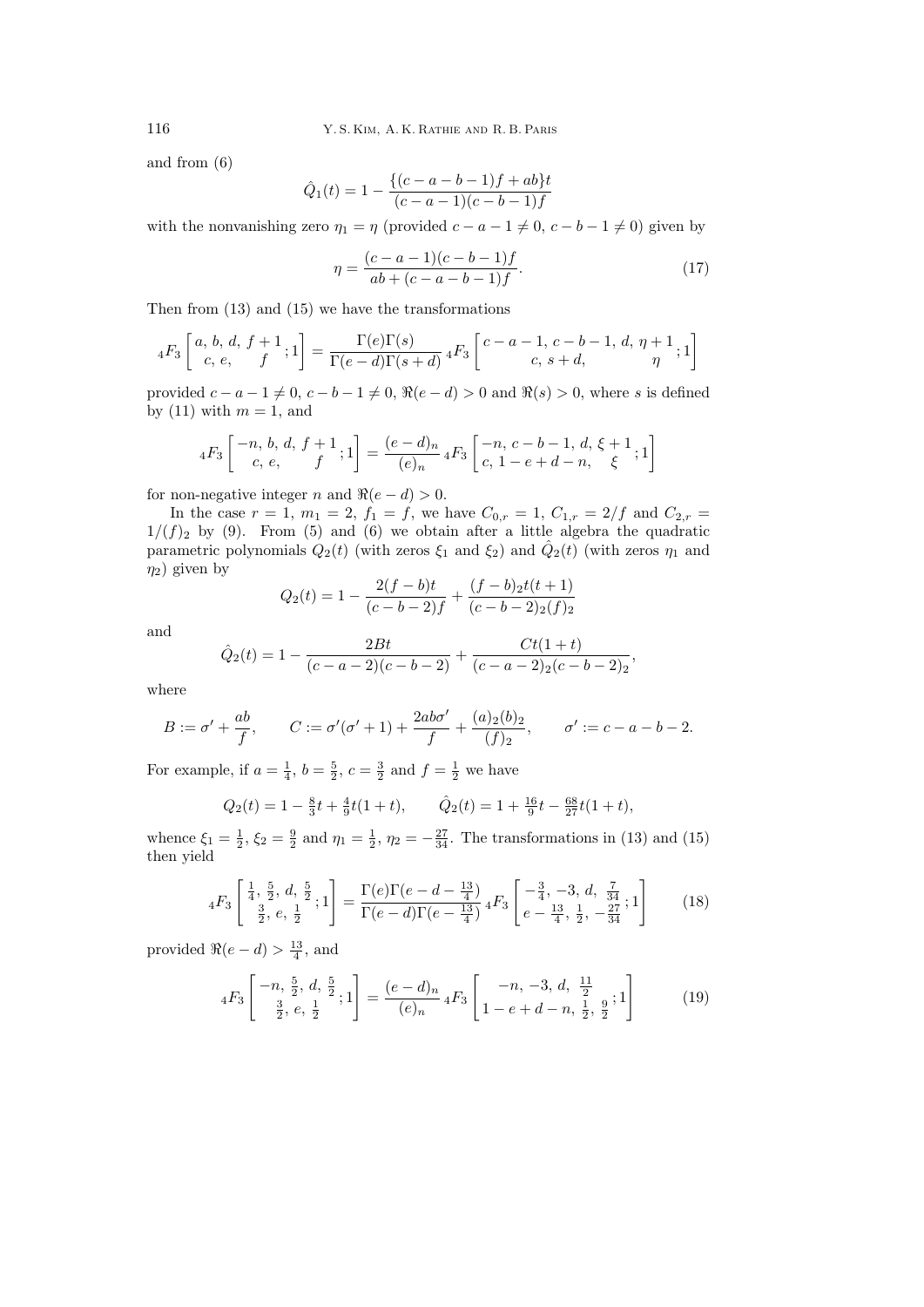for non-negative integer *n*. We remark that a contraction of the order of the hypergeometric functions on the right-hand sides of (18) and (19) has been possible since  $c = \xi_1 + 1 = \eta_1 + 1 = \frac{3}{2}$ . In addition, both series on the right-hand sides terminate: the first with summation index  $k = 3$  and the second with index  $k = \min\{n, 3\}$ . A final point to mention is that for real parameters  $a, b, c$  and  $f$  it is possible (when  $m \geq 2$  to have complex zeros.

## **4. Concluding remarks**

We have employed the Beta Integral method of Krattenthaler and Rao [2] applied to two recently obtained Euler-type transformations for hypergeometric functions with r pairs of numeratorial and denominatorial parameters differing by positive integers  $(m_r)$ . By this, we have established two Thomae-type transformations given in Theorems 2 and 3.

In order to write the hypergeometric series in (13) and (15) we require the zeros  $(\eta_m)$  and  $(\xi_m)$  of the parametric polynomials  $\hat{Q}_m(t)$  and  $Q_m(t)$ , respectively. However, to evaluate the series on the right-hand sides of (13) and (15), *it is not necessary to evaluate these zeros*. This observation can be understood by reference to the hypergeometric series

$$
F \equiv {}_{m+2}F_{m+1}\left[\begin{array}{cc} \alpha, \beta, (\xi_m + 1) \\ \gamma, \end{array}; 1\right] = \sum_{k=0}^{\infty} \frac{(\alpha)_k(\beta)_k}{(\gamma)_k k!} \left(1 + \frac{k}{\xi_1}\right) \dots \left(1 + \frac{k}{\xi_m}\right)
$$

upon use of the fact that  $(a+1)_k/(a)_k = 1 + (k/a)$ . Since the parametric polynomial  $Q_m(t)$  in (5) can be written as  $Q_m(t) = \prod_{r=1}^m \{1 - (t/\xi_r)\}\text{, it follows that}$ 

$$
F = \sum_{k=0}^{\infty} \frac{(\alpha)_k (\beta)_k}{(\gamma)_k k!} Q_m(-k).
$$

Consequently, it is sufficient to know only the parametric polynomial  $Q_m(t)$ . A similar remark applies to the series involving the zeros  $(\eta_m)$  with the parametric polynomial  $Q_m(-k)$  replaced by  $\tilde{Q}_m(-k)$ .

### **Acknowledgement:**

Y. S. Kim acknowledges the support of the Wonkwang University Research Fund (2014).

## **References**

- [1] Y. S. Kim, M. A. Rakha, A. K. Rathie, *Extensions of certain classical summation theorems for the series*  ${}_2F_1$ ,  ${}_3F_2$  *and*  ${}_4F_3$  *with applications in Ramanujan summations*, Int. J. Math. Sci. **2010**(2010), Article ID 309503.
- [2] C. Krattenthaler, K. Srinivasa Rao, *On group theoretical aspects, hypergeometric transformations and symmetries of angular momentum coefficients*, Symmetries in Science XI (2005), 355–375, Kluwer Acad. Publ., Dordrecht, 2004.